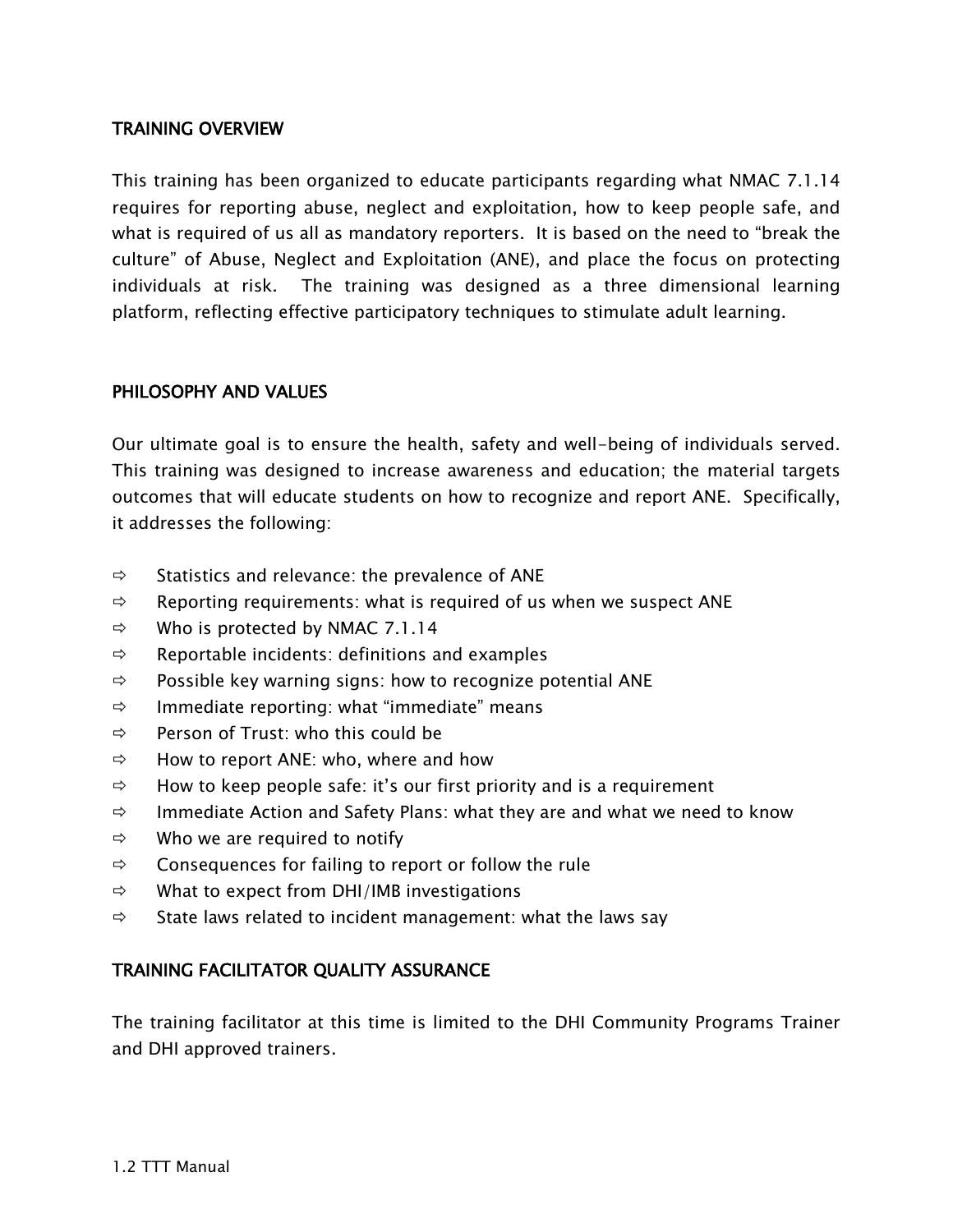### CURRICULUM APPROVAL

This training has been developed by DHI and is pending approval by required parties. Jackson Compliance Administration (JCA) involvement included continuous input throughout the development of this training.

# TARGET AUDIENCE

This training is designed for delivery to all current and new staff as listed in POA CIMS B (Regional Coordinators, Agency Coordinators, Agency Direct Contact Staff, DDD staff, Case Managers, Agency Executive Staff, Incident Regional Management Investigators, Agency Incident Management Coordinators). Additionally this training is designed to be delivered to DDSD staff (Regional Directors, Assistant Regional Office Bureau Chief, and the DDSD Training Unit).

# TRAINING DESCRIPTION

Recognizing and Reporting ANE for Community-Based Providers provides information about a variety of topics, including (but not limited to) the following: the prevalence of ANE nationally and within New Mexico; definitions and examples of reportable incidents; how to recognize the warning signs/indicators; how to keep people safe when ANE is suspected; Immediate Action and Safety Plans; how to report ANE to DHI and complete the ANE Report Form; who is required to be notified; what NMAC 7.1.14 requires for providers; how IMB conducts investigations and what the provider's role is.

The maximum recommended number of participants is 20. It is designed as a four hour course, and contains material that is intended to raise questions and support discussion specific to individual support needs and circumstances surrounding the recognition and reporting of suspected abuse, neglect and exploitation.

### COMPETENCIES ADDRESSED IN THIS TRAINING

- ANE01 Identify the current reporting requirements.
- ANE02 Name the individuals who are protected by NMAC 7.1.14.
- ANE03 Understand the definitions of the reportable incidents.
- ANE04 Recognize key warning signs of abuse, neglect and exploitation.